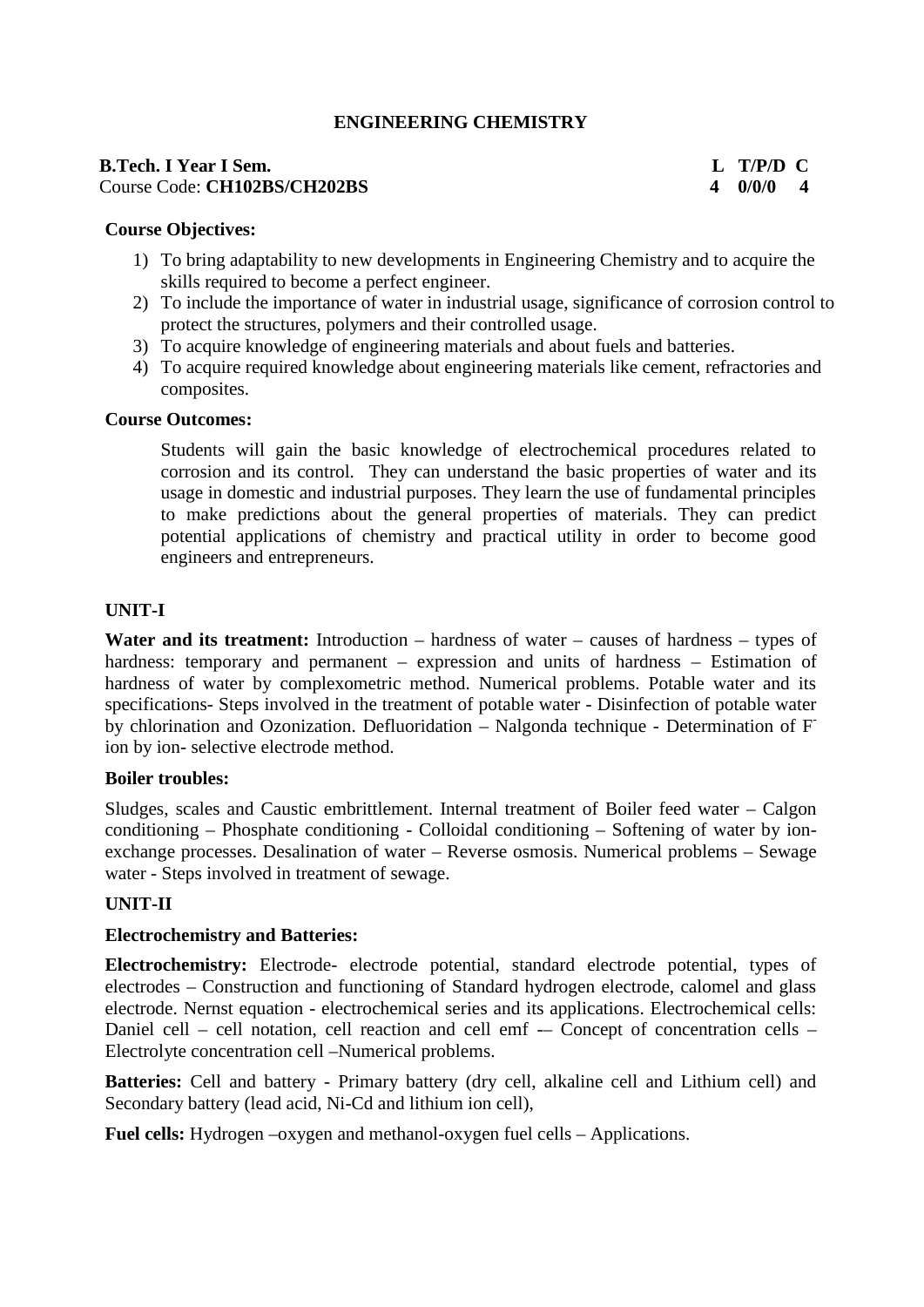# **UNIT-III**

**Polymers**: Definition – Classification of polymers with examples – Types of polymerization – addition (free radical addition) and condensation polymerization with examples.

**Plastics:** Definition and characteristics- thermoplastic and thermosetting plastics, compounding and fabrication of plastics (compression and injection moulding). Preparation, Properties and engineering applications of PVC and Bakelite.

**Fibers:** Characteristics of fibers – preparation, properties and applications of Nylon-6, 6 and Dacron. Fiber reinforced plastics (FRP) – Applications.

**Rubbers:** Natural rubber and its vulcanization - compounding of rubber.

**Elastomers:** Characteristics –preparation – properties and applications of Buna-S, Butyl and Thiokol rubber.

**Conducting polymers:** Characteristics and Classification with examples-mechanism of conduction in trans-polyacetylene and applications of conducting polymers.

**Biodegradable polymers:** Concept and advantages - Polylactic acid and poly vinyl alcohol and their applications.

### **UNIT-IV**

**Fuels and Combustion:** Classification- solid fuels: coal – analysis of coal – proximate and ultimate analysis and their significance. Liquid fuels – petroleum and its refining, cracking – types – moving bed catalytic cracking. Knocking – octane and cetane rating, synthetic petrol - Fischer-Tropsch's process; Gaseous fuels – composition and uses of natural gas, LPG and CNG.

**Combustion:** Definition, Calorific value of fuel – HCV, LCV; Calculation of air quantity required for combustion of a fuel.

#### **UNIT-V**

#### **Cement, Refractories, Lubricants and Composites:**

**Cement:** Portland cement, its composition, setting and hardening of Portland cement.

**Special cements:** White cement, water proof cement, High alumina cement and Acid resistant cement.

**Refractories:** Classification, characteristics of good refractories, Refractoriness, refractoriness under load, porosity and chemical inertness – applications of refractories.

**Lubricants:** Classification of lubricants with examples-characteristics of a good lubricants mechanism of lubrication (thick film, thin film and extreme pressure)- properties of lubricants: viscosity, cloud point, pour point, flash point and fire point.

**Composites:** Introduction- Constituents of composites – advantages, classification and constituents of composites. Applications of composites.

#### **Text books:**

- 1) Engineering Chemistry by P.C. Jain and M. Jain, Dhanpatrai Publishing Company, New Delhi (2010)
- 2) Engineering Chemistry by Rama Devi, Venkata Ramana Reddy and Rath, Cengage learning, New Delhi. (2016)